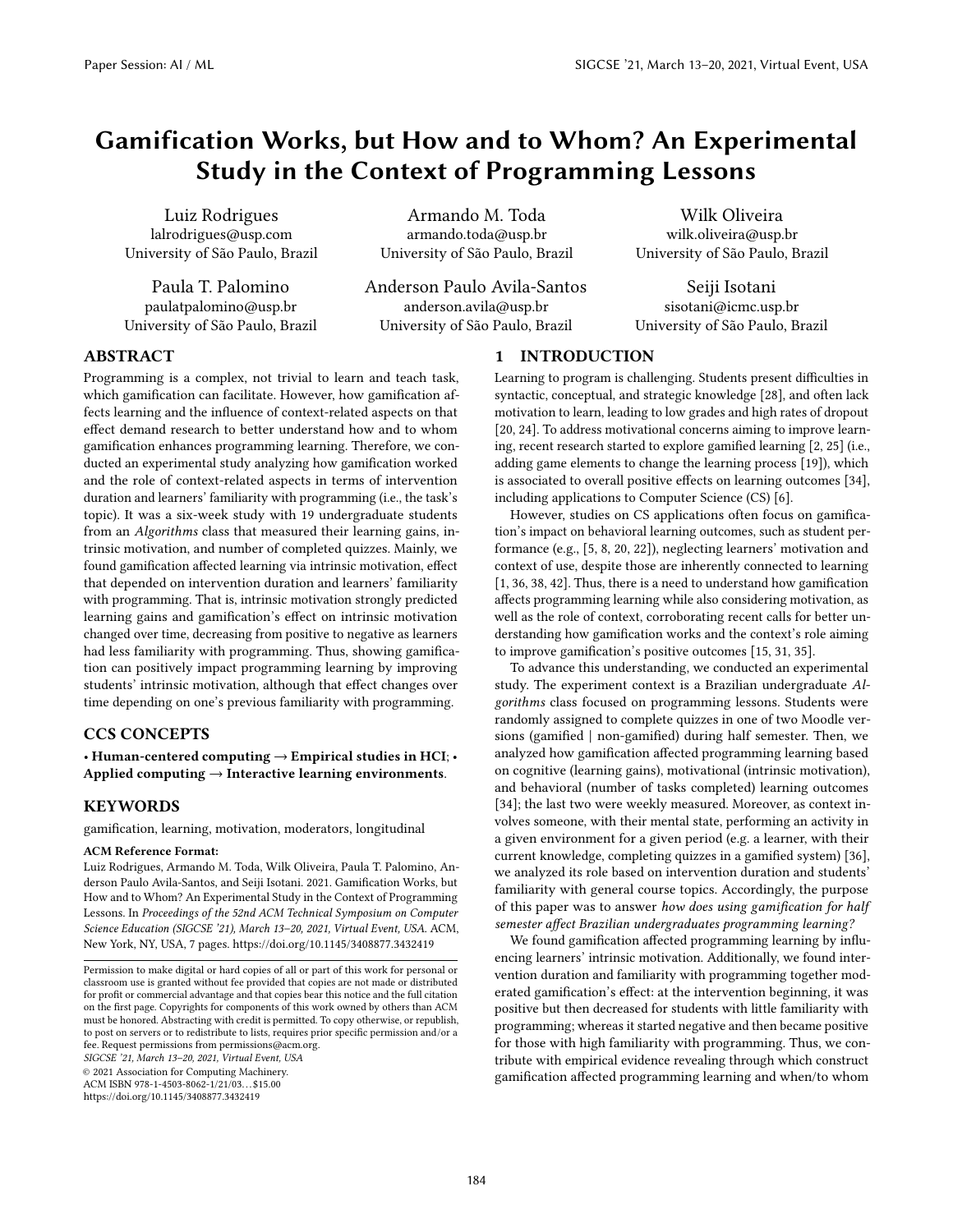that effect was positive or negative, besides a theory-grounded gamification design likely to contribute to undergraduates' learning depending on their familiarity with programming and usage time.

### 2 BACKGROUND AND RELATED WORK

Often, students consider learning to program difficult and of low motivation and, thus, perform poorly [\[1,](#page-6-12) [24\]](#page-6-3). A possible explanation for this phenomenon is found in Self-determination theory (SDT) [\[3\]](#page-6-19), a well-know theory often related to learning that considers three motivation types: intrinsic (i.e., a desire/interest that comes from within), external (i.e., desire/interest in the rewards/outcomes), and amotivation (i.e., no motivation). The literature suggests the first type is ideal for learning contexts [\[42\]](#page-6-15), and that intrinsically motivated learners are more engaged and retain information better [\[3\]](#page-6-19). Accordingly, evidence that learners with higher intrinsic motivation levels achieve higher exam scores has been found (e.g., [\[11\]](#page-6-20)). Hence, suggesting intrinsically motivated people will achieve better learning than amotivated and extrinsically ones.

Gamification might aid with the motivation issue as it is often concerned with improving it [\[43\]](#page-6-21). However, between gamification impacting motivation, there are the moderator factors: those that increase/decrease - or pre-determinate - gamification's effect, possibly even changing it from positive to negative [\[19\]](#page-6-6). Studies have investigated moderators related to users' profiles (e.g., [\[26,](#page-6-22) [29,](#page-6-23) [37\]](#page-6-24)), whereas more attention to the intervention duration and context is needed [\[10,](#page-6-25) [14,](#page-6-26) [31,](#page-6-17) [35\]](#page-6-18). Here, we consider the context involves users performing some action (e.g., activity) in a given environment [\[36\]](#page-6-13). Accordingly, we might expect that users' familiarity with topics related to actions will affect how they perceive the environment.

Moreover, by affecting motivation, gamification can help in influencing learners' behaviors [\[23\]](#page-6-27). Studies have shown that completing quizzes (self-testing) also relates to higher exam scores (e.g., [\[4,](#page-6-28) [35\]](#page-6-18)). This relationship relies on the testing effect, which has been supported in numerous experimental settings [\[33\]](#page-6-29). Thereby, demonstrating gamification's potential to indirectly affect learners' behavior is of value to their learning.

In light of this context, we review empirical research on the effects of gamification on learning outcomes within the context of programming concepts. For studies selection, we analyzed two recent secondary studies [\[2,](#page-6-4) [34\]](#page-6-7) as they were published less than one year before our time of writing and map empirical gamification research found in a broad range of databases.

Hakulinen et al. [\[8\]](#page-6-10) evaluated the effect of badges on behavioral learning outcomes. Based on data from 281 students from a Data Structures and Algorithms course (around eight weeks long), both positive (e.g., badges earned and time in the system) and null (e.g., completed exercises) results were found when log data from learners' interactions with the gamified educational system were compared to log data from those who interacted with the non-gamified version of the same system.

Krause et al. [\[17\]](#page-6-30) compared the impacts of gamification and social gamification to a non-gamified condition in the context of a course for learning Python as a statistical analysis tool (four weeks long). Considering retention, in-system quizzes' performance (n=206), and a post-test score (n=101), they found gamification versions

overcame the control condition in all three measures; social gamification overcame the simpler gamification version. No moderator effect of age neither sex was found.

Fotaris et al. [\[5\]](#page-6-9) gamified a Python programming course (12 weeks long) using Kahoot! and Codeacademy. They longitudinally compared attendance, late arrivals, and number of material downloads. Also, they compared the students' academic performance in this course to that of a non-gamified version of the same course, offered in the previous semester. Overall results were positive in favor of gamification, but only descriptive analyses were performed.

Moreno and Pineda [\[22\]](#page-6-11) analyzed the impact of using a gamified educational system featuring automatic code judging compared to traditional workshops. Participants (n=43) were split into two groups (one for each condition) and had their learning compared in terms of performance on programming tests (e.g., conditionals and loops). Findings show those who used the gamified system achieved higher scores compared to the remaining, suggesting the benefits of the system as no performance difference was found between groups in the pre-test. However, it is unclear whether the effect emerged from gamification or other system features because gamification was not the only difference between conditions.

Marin et al. [\[20\]](#page-6-2) analyzed data from two semesters (n=817) of a C programming course (four weeks long) to assess gamification's impact on students' performances. Despite they measured learning performance from two exams, the first one was administered after the intervention began (middle semester), not characterizing a pretest. Overall results are positive for gamification, but the decrease from exam one to exam two was similar in both semesters and the change from one to another was not considered.

Table [1](#page-1-0) summarizes this paper and main related works' characteristics, allowing the identification of the gaps this study faces. First, not using pre-tests, which opens the possibility of not acknowledging when one group has, for instance, an initial motivation higher than the other, which might mislead conclusions. Additionally, using pre-tests has been acknowledged as a characteristic needed for gamification studies to present high methodological rigor [\[34\]](#page-6-7). To address this issue, our experiment employed pre-tests right before the intervention begin. Second, the lack of longitudinal studies, which disables the possibility of understanding gamification's effects over time. To tackle this lack, we studied learners' psychological states and behavior at each experiment's week.

#### Table 1: Related research characterization.

<span id="page-1-0"></span>

|                    | Ref. ECG PT LA IA MA ID SC TB        |     |         |         |             |    |           |   | - LO           |  |
|--------------------|--------------------------------------|-----|---------|---------|-------------|----|-----------|---|----------------|--|
| $\lceil 8 \rceil$  | Y                                    |     |         |         | N N Y N 8 Y |    |           | N | B              |  |
|                    | $[17]$ Y N N Y Y 4 Y                 |     |         |         |             |    |           | N | B.C            |  |
| $\lceil 5 \rceil$  | Y                                    |     | N Y     | N       | N           |    | 12 N      | N | - B            |  |
| $\lceil 22 \rceil$ |                                      |     | N Y N Y |         |             |    | $N \t? Y$ | N | $\overline{B}$ |  |
|                    | $\begin{bmatrix} 20 \end{bmatrix}$ Y | N – |         | $N$ $Y$ | N           | 16 | N         | N | B              |  |
| This               | Y                                    |     |         |         | YYYY 6YY    |    |           |   | M. B. C        |  |
|                    |                                      |     |         |         |             |    |           |   |                |  |

ECG = equivalent control group; PT = pre-test; LA = longitudinal analysis; IA = inferential analysis; MA = moderation analysis;  $ID = intervention duration in weeks; SC = same class; TB =$ theoretical background;  $LO = learning$  outcomes;  $Y = yes$ ;  $N = no$ ; ? = undefined;  $B =$  behavioral;  $C =$  cognitive;  $M =$  motivational.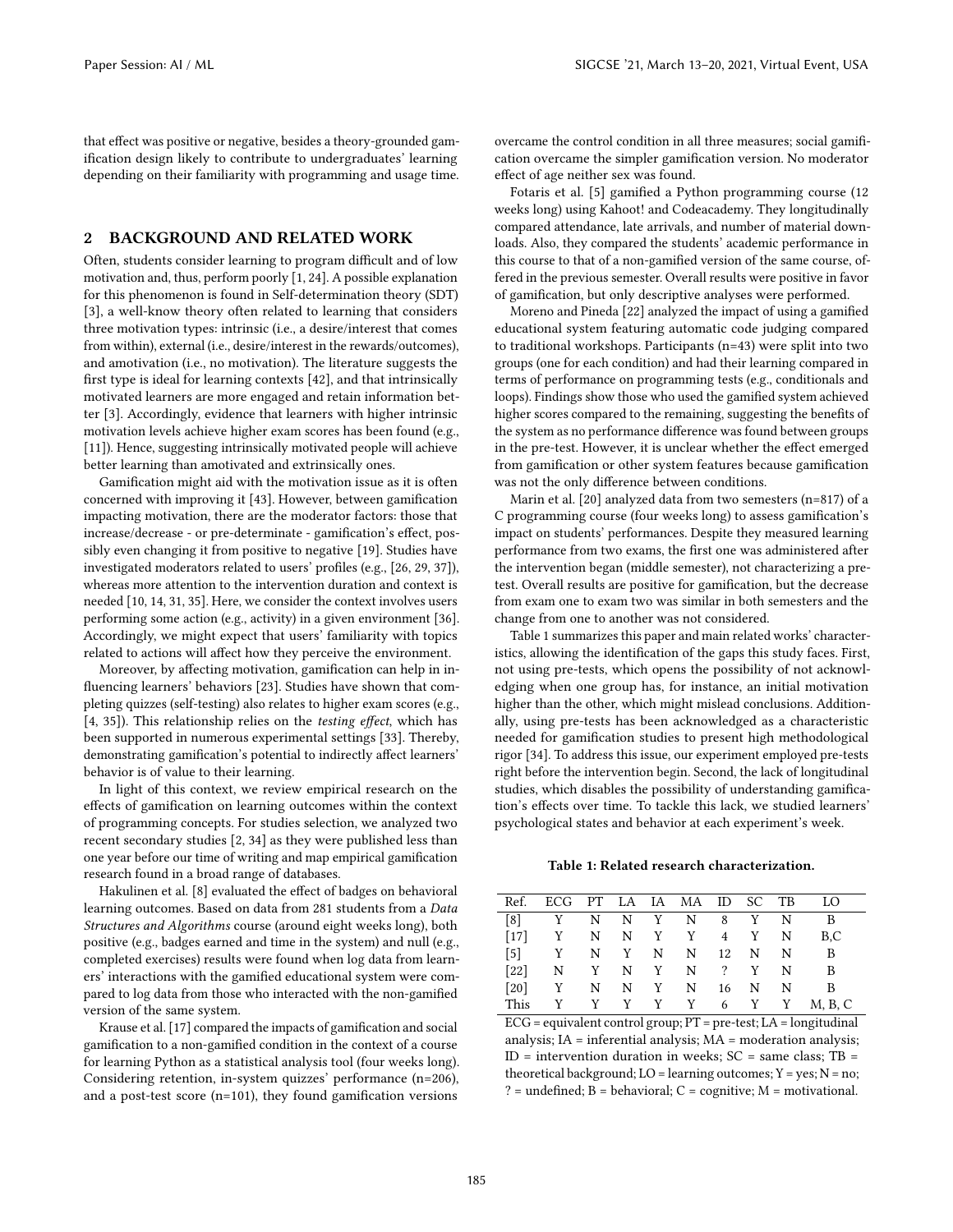Third, the little attention to moderators that, otherwise, would advance the understanding of when/to whom gamification is more or less suited. To expand this understanding, we analyzed the impact of possible moderators that have been suggested in the literature, such as intervention time and contextual characteristics [\[14,](#page-6-26) [30,](#page-6-31) [35\]](#page-6-18). Fourth, not grounding gamification designs on learning-related theories neither exploring motivational or cognitive learning outcomes, which would better explain the process through which gamification affects learning, rather than just showing if it does. We approached this need grounding the gamification design on SDT, one of the most used in gamification studies and considered relevant to learning [\[11,](#page-6-20) [42,](#page-6-15) [43\]](#page-6-21), as well as evaluated cognitive, behavioral and motivational learning outcomes.

Given this context, we tested the following hypotheses to answer our research question: (H1) Intrinsic motivation and completing quizzes positively affect learning gains; (H2) Gamification improves intrinsic motivation, effect moderated by intervention duration and users' familiarity with class' topics; and (H3) The more the learners' intrinsic motivation, the more quizzes they complete.

#### 3 EXPERIMENT

To achieve the goal of understanding how using gamification for half semester affects Brazilian undergraduates programming learning, this experiment was performed in an undergraduate Software Engineering course of a private institution in Londrina - Brazil, with approval of the university's ethical committee. We conducted the experiment from March to June, 2020, on the Algorithms discipline, which explores pseudo-language to introduce first-term students to programming. The discipline instructor is male, holds a MsC. degree in CS, and had taught for six years at that time. Topics taught during the experiment included conditionals, loops, and arrays (initialization and manipulation). Our participants provided informed consent and represent 68% of those initially enrolled in the discipline. Inclusion criteria was being enrolled in the discipline and completing pre- and post-tests. From the 28 possible participants (all males), 19 met the criteria: all males with an average age of 20.32 years (±3.64).

The materials related to this experiment are the educational system, experimental task, gamification design, measures, and moderators. The educational system used to accomplish the experiment's tasks was Moodle because it is the standard educational system in the university, enabling the intervention to be within the environment students and course instructor regularly use.

The task participants had to accomplish was completing quizzes, an optional task that added extra points in the course. We explored extra activities to reduce the influence on the original course program, and along with the instructor, defined quizzes would give extra points to encourage students to engage with the tasks. Each quiz featured from three to five items, and six new quizzes were provided each week. The rationale for six quizzes was that students could complete one quiz per non-class day, aiming not to overcharge them with extra work. To align quizzes with the course design, we followed the revision of the cognitive process dimensions of Bloom's Taxonomy, since it is a renowned structure to support the development of learning outcomes [\[16\]](#page-6-32). Then, at each week, quizzes complexity increased according to those dimensions. That is, quizzes' highest dimension was remember in the first week, understand in the second, and so on. Multiple knowledge dimensions were intentionally explored within each week.

For gamification design, we implemented gamification heuristics focused on SDT, aiming to affect intrinsic motivation. Next, we introduce the heuristics, taken verbatim from [\[40\]](#page-6-33), and how we implemented them.

#1 Avoid obligatory uses: Completing quizzes was optional and students could solve the week quizzes in their preferred order.

#2 Provide a moderate amount of meaningful options: Quizzes were aligned to each week's class topic, based on the instructor's schedule, offering six of those per week (i.e., learners could do one per day, excluding the class day).

#3 Set challenging but manageable goals: The discipline instructor revised all quizzes' items and provided feedback for adapting them when necessary.

#4 Provide positive, competence-related feedback: We added weekly, unannounced badges that acknowledged students according to the cognitive dimension of the quiz.

#5 Facilitate social interaction: Two out of the six weekly quizzes were team/group activities. In those, students could see peers' answers after completing the quizzes, analyze and discuss the answers, and update their owns.

#6 When supporting a particular psychological need, wary to not thwart the other needs: We i) used Cooperation to support relationships feelings, rather than Competition, which could make users feel incompetent, and ii) offered unannounced badges to prevent, for instance, feelings of needing to receive it (e.g., anxiety).

#7 Align gamification with the goal of the activity in question: We transformed quizzes into missions that encouraged learners to complete the quizzes.

#8 Create a need-supporting context: Implemented by attending user needs, autonomy, competence, and relatedness, through heuristics #1, #4, and #5, respectively.

#9 Make the system flexible: Not implemented because personalizing/adapting gamification is a recent, open research field [\[9,](#page-6-34) [32\]](#page-6-35).

Nevertheless, the implementation of many of those heuristics were available in the regular Moodle version as well. As not all aspects are directly related to adding game elements to change the learning process (i.e., gamifying learning), we intentionally allowed the non-gamified Moodle version to feature them. Compared to the regular version, the gamified one adds unannounced badges and a more gameful experience by presenting quizzes as graphic-enriched missions, similar to [\[41\]](#page-6-36), and working groups as teams, resembling a game rather than a regular group learning activity. The missions and badges used can be seen at: shorturl.at/gkrDN.

As measures, we captured cognitive, behavioral, and motivational learning outcomes [\[34\]](#page-6-7). To measure cognitive learning outcomes (i.e., learning gains), we designed a test featuring 15 multiple choice items to assess remembering and understanding domain processes on three programming topics: conditionals, loops, and arrays (five items per topic). The test was revised by the discipline instructor, being considered a suitable formative evaluation instrument. The behavioral outcome was operationalized as the number of completed quizzes, following previous similar research (e.g., [\[35\]](#page-6-18)), which Moodle automatically collected. Intrinsic motivation (motivational outcome) was measured with Portuguese version of the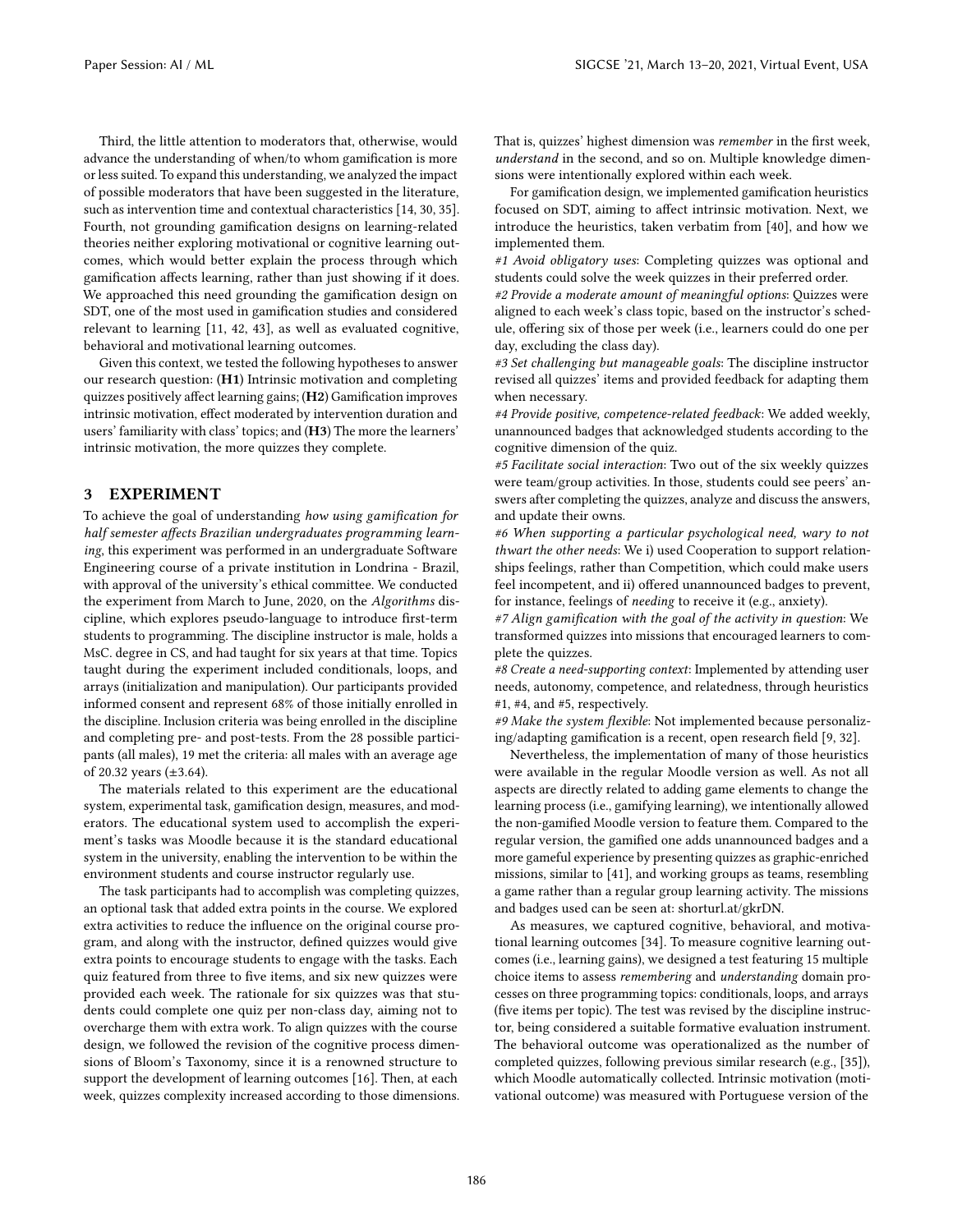interest/enjoyment sub-scale of the Intrinsic Motivation Inventory as validated in [\[27\]](#page-6-37).

As moderators, we captured intervention time and contextual characteristics. For intervention time, we considered the experiment week (week; 0 for the pre-test, 6 for the last week). For contextual characteristics, we captured learners' self-reports of their familiarity with topics related to the course in five-point Likert-scales: familiarity with algorithms (FAlg), C programming language (FC), programming (FProg), and pseudo-language (FPseu). These aspects concern the context because they are directly related to the action (activity) users performed in the experiment [\[36\]](#page-6-13).

As experimental design, we employed a 2x6 mixed factorial design with random assignment to the between-subject independent variable Condition: control (i.e., used non-gamified Moodle; N = 10) and experimental (i.e., used gamified Moodle;  $N = 9$ ). The withinsubject independent variable concerned six repeated measures of motivational and behavioral data collected weekly. Moodle automatically collected the former, whereas the professor asked students to complete the measures of the latter during the weekly classes.

The data collection procedure followed three steps. First, pretests were administered to serve as baseline comparisons for cognitive and motivational learning outcomes. Then, the intervention started, which lasted for six weeks. During this phase, participants were offered a new set of extra activities related to the class' topics each week. Activities were the same for all participants, with the only difference being the Moodle version to be used. Lastly, after the sixth experiment week, the post-test was administered, generating the learning gain measure (post - pre). Completing the motivation scales and quizzes was optional. Consequently, some participants completed no quiz as well as the number of motivational measures completed varies per week. The number of completions of control and experimental groups is, respectively: W0, 7 and 7; W1, 6 and 6; W2, 3 and 6; W3, 7 and 7; W4, 6 and 3; W5, 6 AND 3; W6, 9 and 5. Completions reliability was good in all weeks ( $\alpha > 0.8$ ). Summarizing, we captured cognitive (learning gains; pre- and posttests), behavioral (Moodle's logs; one per week), and motivational (self-reports; pre-test plus one per week) learning outcomes.

For data analysis, we explored regression methods. We used multiple linear regression to test H1, as this approach enables understanding whether and how various independent variables predict a dependent variable [\[7\]](#page-6-38). In H1 case, intrinsic motivation and completed quizzes (independent) and learning gains (dependent) are the variables. Learning gains were measured based on the difference between post- and test-tests. Consequently, there is one measure per participant. However, this analysis' independent variables were repeatedly measured. Therefore, we aggregated them (average and sum), creating one measure of each variable per participant. Furthermore, we excluded outliers based on standard deviation ( $|x| > 2 * SD$ ; two SD due to the small sample size, i.e., 19), after Shapiro-wilk tests suggested both independent variables follow a normal distribution, as regression analyses are sensitive to outliers [\[18\]](#page-6-39); a single item was excluded.

Testing H2 involves dependent data (i.e., multiple answers from the same participants), which violates the independence assumption of classical regression methods [\[7\]](#page-6-38). Multilevel models are regressionbased models that properly account for dependent data, and can be seen as a hierarchical system of regression equations (one for

each level/group) [\[12\]](#page-6-40). This is achieved by allowing each group (e.g., of subjects) to have its own intercept and slope coefficients, which are often referred to as random coefficients. Additionally, these models contain fixed coefficients, which do not vary across groups. By doing so, multilevel methods model the groups' variance as well as find estimates applicable to the whole sample. Measuring random coefficients, however, requires sample sizes larger than that of this study. Therefore, we focus on analyzing fixed effects, which are reproducible properties of the overall data [\[21\]](#page-6-41). Moreover, compared to repeated-measures ANOVA, multilevel analysis has more power and handles data with varied numbers of answers per subject, besides accounting for dependencies [\[7\]](#page-6-38). Therefore, we test H2 using multilevel analysis.

To test H2, we followed guidelines [\[7,](#page-6-38) [21\]](#page-6-41) for properly identifying and defining multilevel models. The recommended approach to evaluate the relevance of a specific parameter (independent variable; e.g., Condition) is to test whether the parameter significantly increases model fit compared to the model without it. In the context of multilevel analyses, this is often accomplished through the Likelihood Ratio Test (LRT). Furthermore, multilevel models might be developed from bottom-up (starts simple and increasingly complexify) or top-down (starts complex and removes irrelevant parameters). The former requires multiple steps, whereas the latter allows creating a model with all parameters to be tested and, then, remove those that do not decrease model fit [\[7,](#page-6-38) [21\]](#page-6-41).

We tested H2 following the top-down approach to reduce the number of tests in model development. Accordingly, we defined a model that accounts for relationships between our dataset's threelevel hierarchy: repeated measures (first; e.g., intrinsic motivation and experiment week), nested within students (second; e.g., FAlg) nested within a condition (third; control or experimental). That is, a model accounting for interactions between repeated measures-level and both student- and condition-level variables, as well as interactions from student- to condition-level variables. Centering variables is recommended for models with interactions [\[7\]](#page-6-38), therefore, with did so to all independent variables before fitting the model.

To determine relevant variables, we removed each of the threelevel interactions (e.g., week, FAlg and gamification) at a time, testing if some removal significantly changed model fit based on the LRT. We only tested removing the three-way interactions because terms involved in a significant interaction should be kept in the model even when the term itself is nonsignificant [\[7\]](#page-6-38). H3 is similar to H2 (involves dependent data), but no moderators were involved in this step. Therefore, the testing procedure was similar, but we only compared whether removing the single independent variable significantly decreased model fit. We adopted a more lenient alpha level (0.1) for all LRTs due to the exploratory testing of moderators of gamification's effects [\[12\]](#page-6-40). P-values were adjusted with the False Discovery Rate approach due to multiple comparisons [\[13\]](#page-6-42).

#### 4 RESULTS

H1 predicted intrinsic motivation and the number of completed quizzes would positively affect participants' learning gains. Overall regression results ( $N = 18$ ;  $R^2 = 0.76$ ;  $R^2$ -adj = 0.73;  $F(2,15) = 23.61$ ; p < 0.01) and individual predictors (intrinsic motivation average:  $B = 1.24$ ;  $SE = 0.24$ ;  $\beta = 0.66$ ;  $p < 0.01$ ; sum of completed quizzes: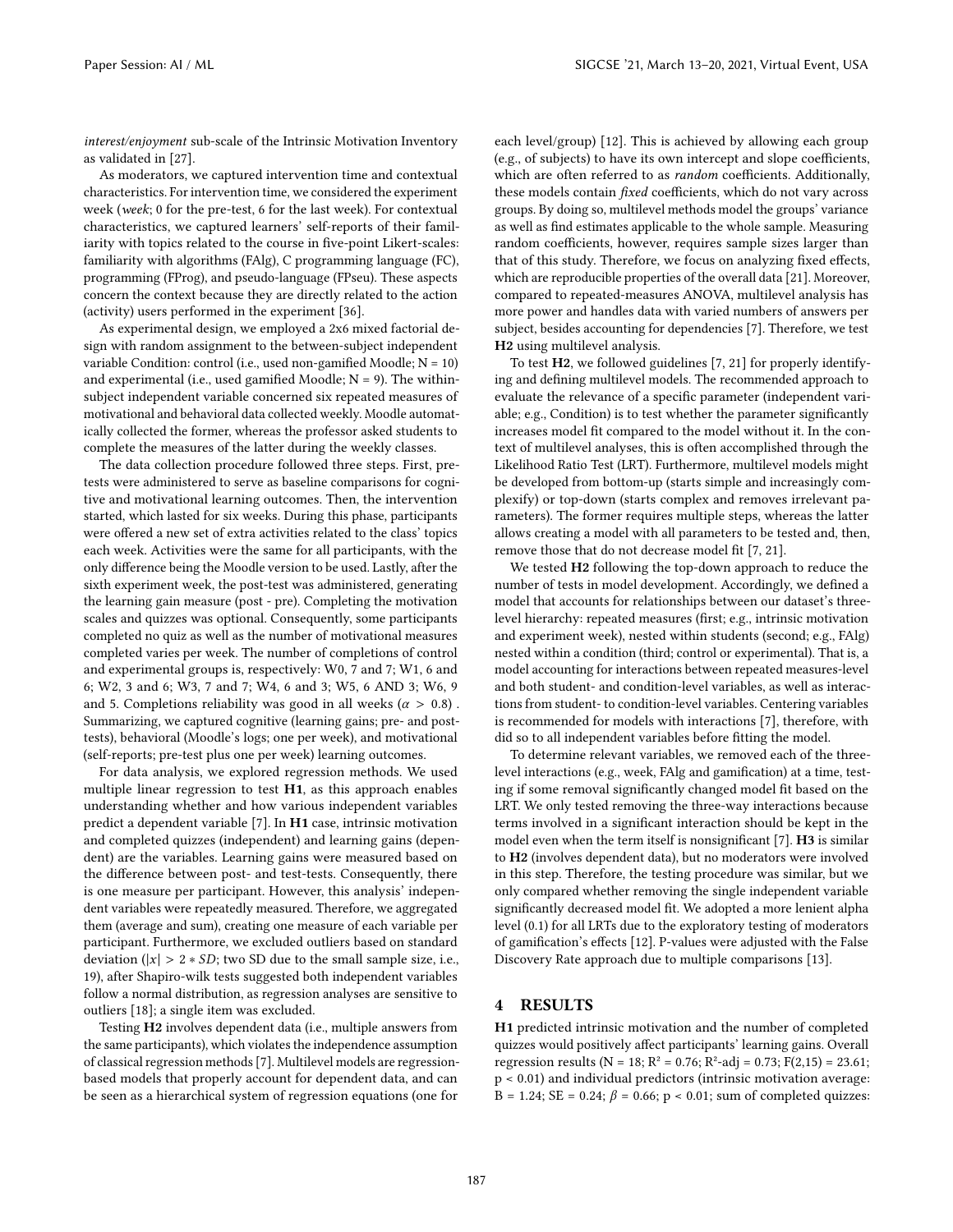$B = 0.07$ ; SE = 0.02;  $\beta = 0.60$ ; p < 0.01) were significant. Thus, suggesting strong positive effects of the predictors on learning gains, supporting H1.

H2 concerns gamification affecting intrinsic motivation while being moderated by context-related factors. Results from the LRTs (Table [2\)](#page-4-0) demonstrate the only term to significantly affect model fit is the three-way interaction between gamification, week, and FAlg. Therefore, we followed literature recommendation [\[12\]](#page-6-40) and fitted a new model adding only the variables and interactions involved in that significant term (Table [3\)](#page-4-1). Figure [1](#page-4-2) helps understanding the model. It shows how the intrinsic motivation (Y-axis) of those with (right) and without (left) gamification changed over time (Xaxis) depending on their previous FAlg. The figure shows intrinsic motivation changed over time for all participants, and that gamification's impact was mixed, increasing from negative to positive inasmuch learners had more familiarity with algorithms at the beginning of the experiment. Therefore, suggesting that gamification affected intrinsic motivation and that this impact was moderated by intervention time and FAlg but not by other contextual factors analyzed. Thus, partially supporting H2.

H3 predicted intrinsic motivation would positively affect the number of completed quizzes. The LRT showed removing intrinsic motivation insignificantly changes the model fit  $(F(1, 67.425) = 2.01;$  $p = 0.16$ ), indicating this model is no better than an intercept-only one. Thus, we have no evidence intrinsic motivation affected the number of completed quizzes, failing to support H3.

In summary, our findings indicate that students who completed more quizzes and were more intrinsically motivated achieved higher learning gains (H1), that completing quizzes was unlikely driven by intrinsic motivation (H3), and that gamification's effects depended on intervention duration and learners' previous familiarity with algorithms (H2).

### 5 DISCUSSION

This section discusses our results from four perspectives. First, our research question. In terms of how gamification affected Brazilian

<span id="page-4-0"></span>Table 2: Likelihood ratio tests assessing significant terms when modeling gamification's effect on intrinsic motivation while accounting for moderators. gamified dummy coded.

| <b>Terms</b>         | $F(df_n, df_d)$   | p     | p-adj |
|----------------------|-------------------|-------|-------|
| gamified:week:FAlg   | 7.669 (1, 59.920) | 0.007 | 0.090 |
| gamified:week:FC     | 3.236 (1, 64.686) | 0.077 | 0.307 |
| gamified:week:FPseu  | 2.161 (1, 63.285) | 0.146 | 0.352 |
| gamified:week:FPprog | 0.001(1, 64.439)  | 0.973 | 0.973 |
| gamified:FAlg        | 2.603(1, 15.450)  | 0.127 | 0.352 |
| gamified:FC          | 0.778(1, 17.923)  | 0.389 | 0.673 |
| gamified:FPseu       | 0.779(1, 13.652)  | 0.393 | 0.673 |
| gamified:FProg       | 0.010(1, 15.638)  | 0.923 | 0.973 |
| week:FAlg            | 0.316(1, 59.810)  | 0.576 | 0.739 |
| week:FC              | 0.285(1, 63.364)  | 0.595 | 0.739 |
| week:FPseu           | 3.873 (1, 60.173) | 0.054 | 0.307 |
| week:FProg           | 0.255(1, 59.716)  | 0.616 | 0.739 |

 $F =$  familiarity to; Alg = algorithms; Prog = programming; Pseu

= Pseudo-language; C = C programming language.

<span id="page-4-1"></span>Table 3: Multilevel model of gamification's effect on intrinsic motivation controlling for intervention duration (week) and learners' previous familiarity with algorithms (FAlg; Likert-scale). gamified dummy coded; \* p < 0.1.

| Coefficient | Est. (SE)     | Coefficient        | Est. (SE)      |
|-------------|---------------|--------------------|----------------|
| Intercept   | 5.64(0.90)    | gamified:week      | $-0.32(0.21)$  |
| gamified    | 0.41(1.24)    | gamified:FAlg      | $-0.26(0.47)$  |
| week        | 0.06(0.15)    | week:FAlg          | $-0.04(0.06)$  |
| FAlg        | $-0.02(0.35)$ | gamified:week:FAlg | $0.17(0.08)^*$ |

<span id="page-4-2"></span>

Figure 1: Effects of gamification on intrinsic motivation (Yaxis), moderated by intervention duration (X-axis) and previous familiarity with algorithms (FAlg; Likert-scale).

undergraduates programming learning in a six-week period, we found that was accomplished by influencing their motivation. That is, gamification influenced learners' motivation (H2) that, in turn, positively predicted learning gains (H1). We also predicted gamification would indirectly affect learning via users' behaviors, which would be affected by intrinsic motivation (H3), however, we found no support for that. Furthermore, H2 also predicted intervention duration and context-related factors would moderate gamification's effect on intrinsic motivation. Intervention duration and only one (FAlg) out of the four context-related factors were significant moderators. Besides changing the effect's strength, these moderators affected its direction: over time, gamification was positive when participants had at least some familiarity to algorithms but negative otherwise. Hence, the way gamification affected participants learning was through intrinsic motivation, positively or negatively affecting it over time according to learners' previous FAlg.

The second perspective is findings' relationship to previous work. Most studies applying gamification in programming education reported positive outcomes [\[17,](#page-6-30) [20,](#page-6-2) [22\]](#page-6-11), with few null results [\[5,](#page-6-9) [8\]](#page-6-10). Differently, our results were mixed. A possible rationale is that most reviewed studies focused on analyzing behavioral outcomes, whereas we analyzed motivational and cognitive ones as well. Moreover, despite gamification's overall effect is positive, multiple factors moderate its success [\[34\]](#page-6-7), likely leading to cases where results are null/negative [\[39\]](#page-6-43). As we analyzed moderators, we were able to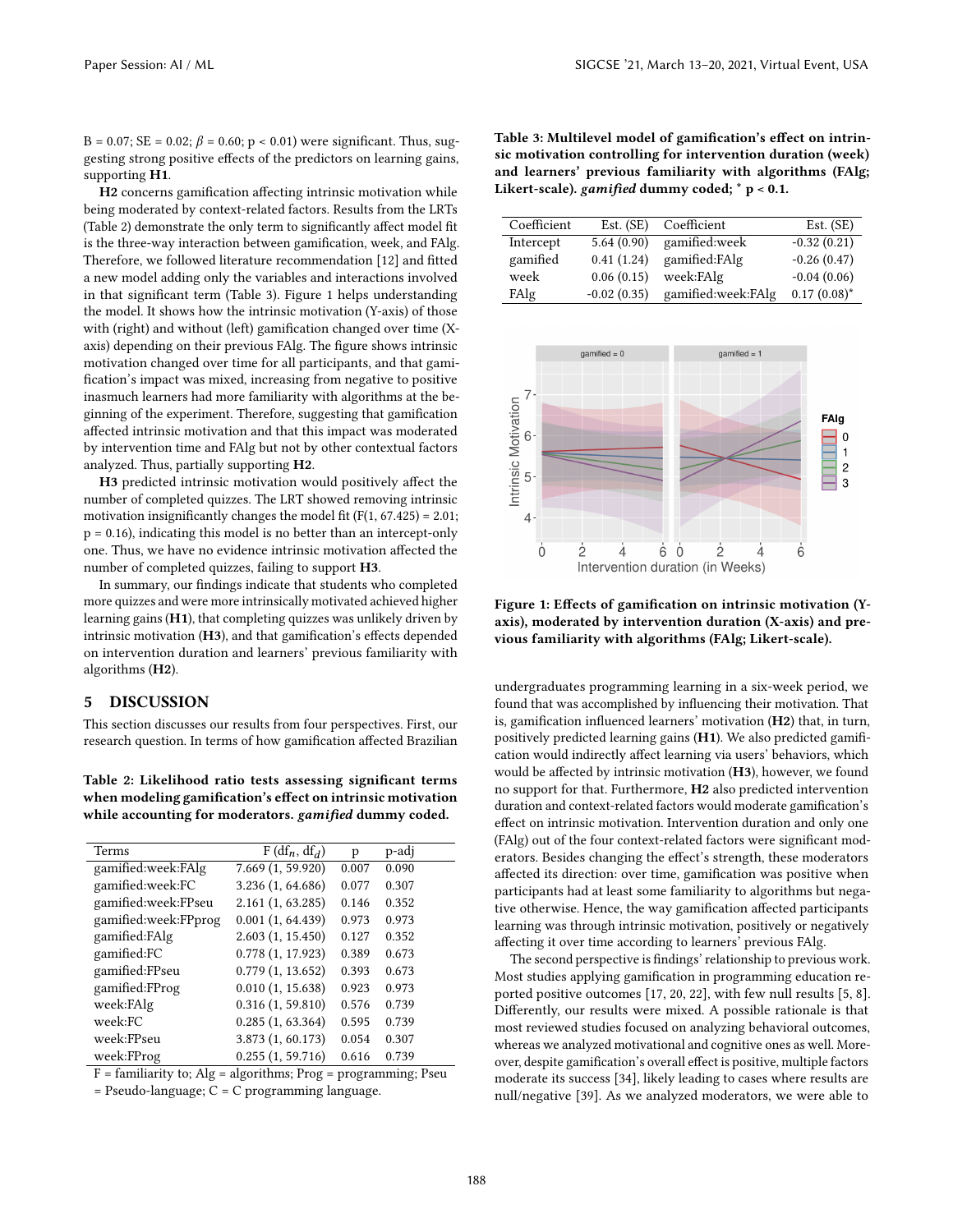understand which factors affected gamification's impact, whereas a single related study performed a similar analysis [\[17\]](#page-6-30). Based on this context, our findings corroborate the overall gamification literature by achieving mixed outcomes [\[15\]](#page-6-16), provide evidence for research claiming the moderator effect of context and intervention duration [\[10,](#page-6-25) [14,](#page-6-26) [31\]](#page-6-17), and suggest the predominance of positive reports might be due to not considering moderators' impact.

The third perspective concerns our findings' implications to programming teaching. From testing our hypotheses, we found evidence towards two main directions, which poses two implications for programming learning. First, we found intrinsic motivation and the number of competed quizzes positively predicted learning gains (H1), further grounding previous discussions (e.g., [\[33,](#page-6-29) [42\]](#page-6-15)) with evidence in the context of programming learning (conditionals, loops, and arrays). Therefore, the implication is instructors should seek to improve this psychological state of learners, as well as having them self-tested (e.g., completing quizzes), as this likely enhances their learning. Second, we found intervention duration moderated the impact of gamification, which was positive for those with previous familiarity to the task's topic (another moderator) but null or negative for those with no previous familiarity (H2). Therefore, the implication is that the decision to gamify an educational system must be made with caution, considering not only users' demographics and profiles (c.f. [\[23\]](#page-6-27)), but also for how long it will be used as well as users' previous familiarity with the system's topics.

Lastly, we discuss three implications from our findings to future research. The first concerns results from H1. Despite those corroborate previous research [\[11,](#page-6-20) [35\]](#page-6-18), further research are still needed to ground whether intrinsic motivation and the testing effect (e.g., completing quizzes) hold within the context of programming learning. The second concerns results from H2. The fact that the same gamification is unlikely to work for all users has been recently discussed, calling for the need of tailored gamification [\[40\]](#page-6-33). Within this context, recent studies have called for considering aspects related to the context and learning activities when tailoring gamification [\[9,](#page-6-34) [10,](#page-6-25) [30,](#page-6-31) [32,](#page-6-35) [38\]](#page-6-14). Our findings' implication to this vein is that learners' previous familiarity with the learning activity, which relates to the context, moderates how gamification impacts their intrinsic motivation. This implies research on tailored gamification should investigate these factors as tailoring gamification to such familiarity might be crucial to improve its effectiveness. The third implication relates to intrinsic motivation not driving users' behavior, unlike our expectations (H3). In this research, completing quizzes worth extra points (external rewards), then, students possibly were motivated to complete them due to extrinsic motivation [\[3\]](#page-6-19). The implication for future research, therefore, is that studies should seek to motivate learners participation through intrinsic rather than extrinsic approaches.

## 5.1 Limitations and Threats to Validity

First, our sample is restricted in size (19), limiting our findings' generalization. We opted for this approach to perform the study within a real class, which is costly and hard to perform with large samples. Additionally, the sample concerns a single class, which might lead to groups' contamination (information from one group leaking to another). We chose to study a single class to increase the study

internal validity, guaranteeing all participants would learn from the same instructor and lessons, increasing the chances that differences are due to gamification. Second, there were missing data (38%) in the motivational outcomes, possibly because completing the scales did not worth extra points, unlike completing quizzes. Multilevel analysis handle such missings on the dependent variable, but in independent variables the common approach is deletion [\[12\]](#page-6-40). Hence, threatening our conclusion validity only with regards to H3. Moreover, the limited sample size also impacted the data analyses (e.g., low statistical power, possibly inaccurate estimates). To address this, we focused the analyses on fixed effects, as they can be estimated with smaller samples than random effects [\[12\]](#page-6-40). Third, there is the learning gains measuring. We opted for measuring this construct through pre- and post-tests, as recommended in the literature [\[34\]](#page-6-7), in which we used the same test in both occasions. As there was a 42 days interval between the tests, we believe threats related to memorizing test's items were mitigated. Additionally, the test was validated by the discipline instructor, guaranteeing it was aligned to and measured the topics approached during the experiment. Fourth, there was no control over how/where/when participants completed the experiment's task. This approach increases external validity, as this freedom is similar to when students are given homework or optional tasks. However, as participants are likely to have distinct routines and livings, which might have affected our results. Fifth, the intervention only lasted for half semester due to restrictions from the university and the effort needed by the discipline instructor. Although our results suggest how gamification's impact would change in a longer intervention, this can only be ensured with more research. Lastly, during the intervention, the class changed from face-to-face to online due to covid-19 quarantine. The betweensubject design mitigated this threat as participants continued using the same condition regardless of the change.

## 6 CONCLUSIONS

Students often lack motivation to learn to program, jeopardizing their learning. Gamification can aid with this issue, but the understanding of how it contributes to programming learning, and which aspects moderate that contribution, is scarce. Thus, we conducted a longitudinal experiment with Brazilian undergraduate students, comparing the motivation, behavior, and learning gains of those interacting with gamified quizzes to those engaged with non-gamified ones. Mainly, we found that gamification contributed to students' programming learning via intrinsic motivation and that this effect changed as intervention duration time increased, decreasing from positive to negative inasmuch learners had less familiarity with programming.

In summary, our main contributions are i) empirical evidence revealing through which construct gamification affected programming learning, ii) when/to whom that effect was positive or negative, and iii) a theory-grounded gamification design likely to improve the learning of undergraduates with previous familiarity to programming after a six-week use. As future works, we recommend conducting similar experiments with different samples to ground our findings, developing/testing other gamification designs aiming to mitigate cases of negative effects, and advancing the understanding of moderators of gamification's success.